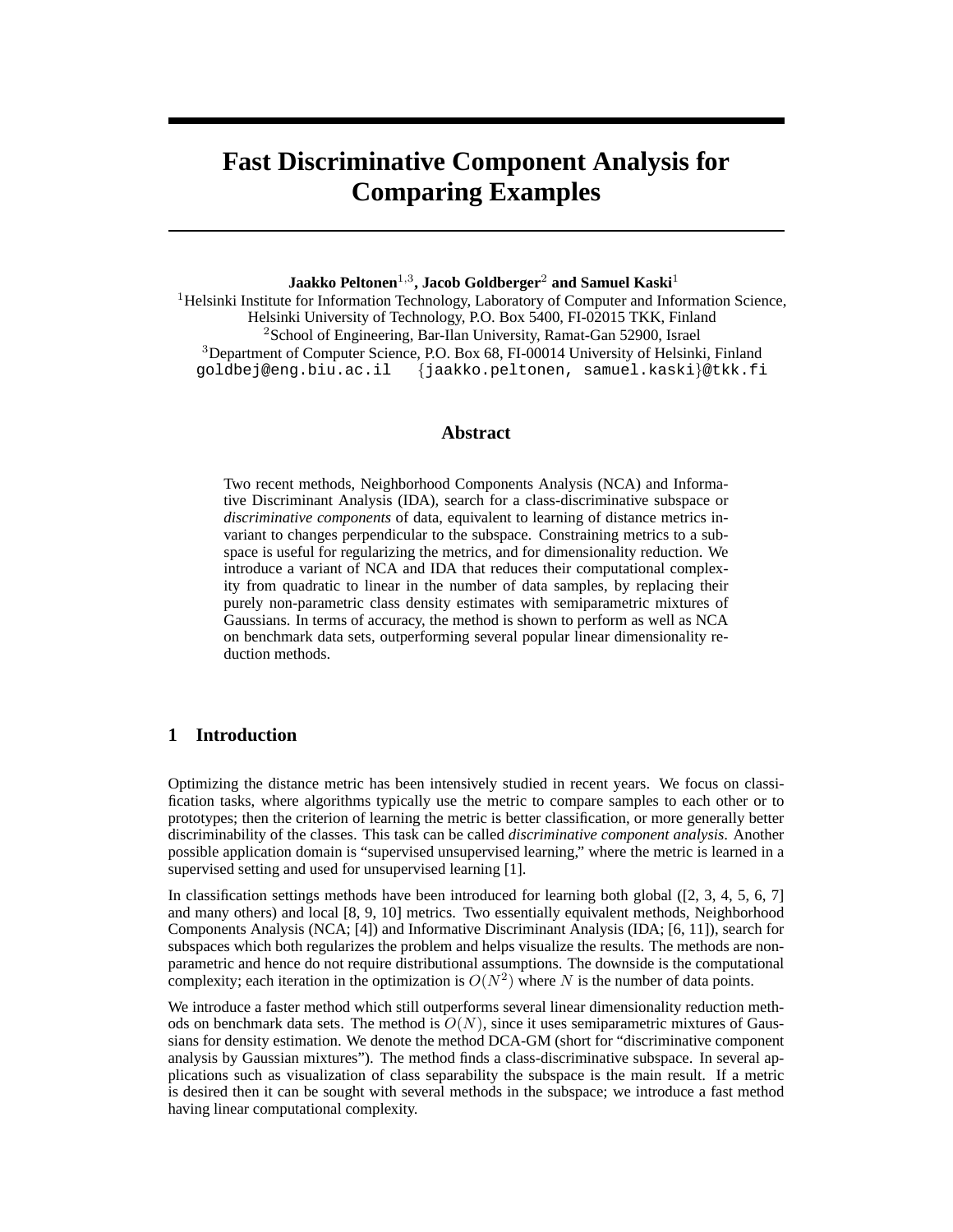### **2 The method**

We begin with a labelled data set consisting of N real-valued input vectors  $\mathbf{x}_i$  in  $\mathbb{R}^D$  and corresponding class labels  $c_i$  (C classes in total). The task is to find a low-dimensional linear transformation  $\mathbf{A}$  :  $\mathbb{R}^D \to \mathbb{R}^d$  such that the transformation preserves as much information required for classification as possible. The performance will be measured by a class predictor working on the transformed data. Combining the steps, both the transformation and the predictor can be optimized simultaneously.

We use a parametric class predictor derived from a mixture of Gaussians representation for the transformed data y and their classes. We represent each class as a mixture of K Gaussian densities with a single covariance matrix for each class.<sup>1</sup> The mixture generates the following density:

$$
p(\mathbf{y}, c; \theta) = \sum_{k=1}^{K} \alpha_c \beta_{c,k} N(\mathbf{y}; \boldsymbol{\mu}_{c,k}, \boldsymbol{\Sigma}_c)
$$
(1)

where  $\alpha_c$  are overall class weights,  $\beta_{c,k}$  are weights for individual Gaussian components,<sup>2</sup> and  $N(\mathbf{y}; \mu_{c,k}, \Sigma_c)$  is the density of a Gaussian distribution with mean  $\mu_{c,k}$  and covariance matrix  $\Sigma_c$ , computed at y. The  $\alpha_c$ ,  $\beta_{c,k}$ ,  $\mu_{c,k}$ , and  $\Sigma_c$  are parameters of the mixture, together denoted  $\theta$ .

As our objective function we maximize the log probability of correct classification:

$$
L(\mathbf{A}, \theta) = \sum_{i} \log p(c_i | \mathbf{A} \mathbf{x}_i; \theta) = \sum_{i} \log \frac{p(\mathbf{A} \mathbf{x}_i, c_i; \theta)}{\sum_{c} p(\mathbf{A} \mathbf{x}_i, c; \theta)}
$$
(2)

We maximize this objective function with respect to the linear transformation A (we also add a term that penalizes the matrix norm). Note that the objective function only involves the conditional probabilities  $p(c|\mathbf{A}\mathbf{x}_i;\theta)$ ; thus, although our model functionally generates a joint density, the linear transformation is trained discriminatively. For the mixture parameters  $\theta$  we use a hybrid approach described in the next section.

#### **2.1 Learning the model parameters**

We first discuss how to learn the linear transformation, and then how to learn the mixture parameters. For the linear transformation we use standard conjugate gradient optimization. It can be shown that the gradient of the objective function (2) is

$$
\frac{\partial L(\mathbf{A}, \theta)}{\partial \mathbf{A}} = \sum_{i, c, k} \left( p(c, k | \mathbf{A} \mathbf{x}_i; \theta) - \delta_{c_i, c} p(k | \mathbf{A} \mathbf{x}_i, c_i; \theta) \right) \mathbf{\Sigma}_c^{-1} (\mathbf{A} \mathbf{x}_i - \boldsymbol{\mu}_{c, k}) \mathbf{x}_i^T
$$
(3)

where  $\delta_{c_i,c}$  is one if  $c_i = c$  and zero otherwise, and

$$
p(c,k|\mathbf{A}\mathbf{x};\theta) = \frac{\alpha_c \beta_{c,k} N(\mathbf{A}\mathbf{x};\boldsymbol{\mu}_{c,k},\boldsymbol{\Sigma}_c)}{\sum_{c',l} \alpha_{c'} \beta_{c',l} N(\mathbf{A}\mathbf{x};\boldsymbol{\mu}_{c',l},\boldsymbol{\Sigma}_{c'})}, \ \ p(k|\mathbf{A}\mathbf{x},c;\theta) = \frac{\beta_{c,k} N(\mathbf{A}\mathbf{x};\boldsymbol{\mu}_{c,k},\boldsymbol{\Sigma}_c)}{\sum_{l} \beta_{c,l} N(\mathbf{A}\mathbf{x};\boldsymbol{\mu}_{c,l},\boldsymbol{\Sigma}_c)}.
$$
\n(4)

**A hybrid optimization approach.** We could in principle use conjugate gradient to learn both the linear transformation and the mixture parameters.<sup>3</sup> Instead, for convenience we use expectation maximization (EM) to learn the centers  $\mu_{c,k}$ , the covariances  $\Sigma_c$ , and the weights  $\alpha_c$  and  $\beta_{c,k}$  from the transformed data. We do a few steps of this EM estimation before each iteration of conjugate gradient. The hybrid optimization is not a requirement of our model but a convenient simplification; we then only need to optimize the transformation A by conjugate gradient.

<sup>&</sup>lt;sup>1</sup>Allowing different numbers of Gaussians for the classes or different covariance matrices for each Gaussian would yield very similar equations.

<sup>&</sup>lt;sup>2</sup>The  $\alpha_c$  and  $\beta_{c,k}$  are nonnegative; the  $\alpha_c$  sum to one, and the  $\beta_{c,k}$  sum to one for each c.

<sup>&</sup>lt;sup>3</sup>Reparameterizations would be necessary to make the  $\alpha_c$  and  $\beta_{c,k}$  stay multinomial distributions during optimization, and to make the  $\Sigma_c$  stay valid covariance matrices.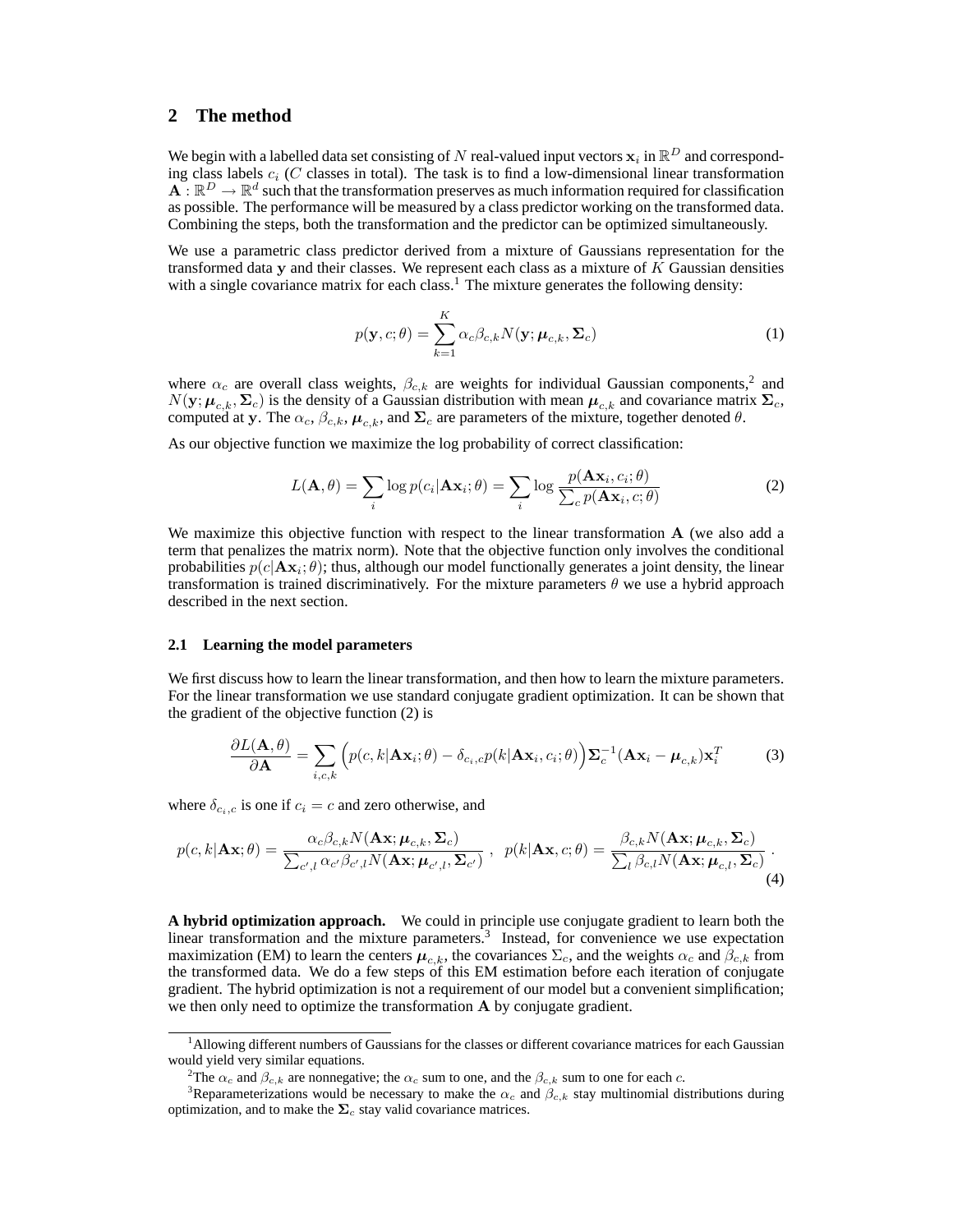**Improving optimization by reparameterization.** In the hybrid approach described above, the  $\theta$ do not change during the conjugate gradient iteration for A. This can slow down convergence. We briefly mention that it is possible avoid the slowdown by making part of the mixture directly dependent on A: reparameterize the centers  $\mu_{c,k} = A \mu'_{c,k}$  where  $\mu'_{c,k}$  are locations in  $\mathbb{R}^D$ . This changes the gradient (3) only slightly: the rightmost term changes from  $\mathbf{x}_i^T$  to  $(\mathbf{x}_i - \boldsymbol{\mu}'_{c,k})^T$ . In the EM step, estimate  $\mu'_{c,k}$  given  $p(k|\mathbf{A}\mathbf{x}_i,c_i;\theta)$  by  $\mu'_{c,k} = \sum_{i:c_i=c} p(k|\mathbf{A}\mathbf{x}_i,c_i;\theta)\mathbf{x}_i/\sum_{i:c_i=c} p(k|\mathbf{A}\mathbf{x}_i,c_i;\theta)$ which is equivalent to EM where the hidden variable distribution is computed from transformed data by  $p(k|\mathbf{A}\mathbf{x}_i, c_i; \theta)$ .<sup>4</sup> In the experiments we did not use the reparameterization.

#### **2.2 Properties of the method**

**Computational complexity.** The computational complexities of the gradient computation and EM estimation are  $O(N\ddot{C}Kd\ddot{D} + NCd^2 + Cd^3 + CKd^2)$  and  $O(NDd + NCKd^2 + Cd^3 + CKd^2)$ respectively; both are linear with respect to the number of samples  $N$ . The total running time depends on the number of iterations and numbers of gradient computations and EM steps per iteration. In the experiments we ran the algorithm for fixed small numbers of iterations and EM steps.

**Partial unidentifiability of the metric.** The linear transformation is identifiable only with respect to the subspace it finds: within the subspace, changes in the linear transformation can be exchanged with changes in the mixture parameters.<sup>5</sup>

In some cases identifying the subspace is enough, but often we also wish to find a metric for it. Our method provides a well-defined estimate of conditional class probabilities; this estimate is unaffected by unidentifiability and can be used to derive a metric in the projection space. We briefly mention three possibilities: 1) If the topology in the projection space is unimportant, simply compare points by their estimated class distributions. 2) For a local, topology preserving metric, compute local Fisher matrices as in [1]. 3) For a global, topology preserving metric, run NCA inside the projection space, or average local Fisher matrices over data points (the latter is an  $O(N)$  computation). In the experiments we did not use these possibilities but used the Euclidean metric after the linear transformation; this sufficed to get good results.

**Relation to previous work.** Linear Discriminant Analysis (LDA) and some of its extensions [13, 14] can be interpreted as generative models that use a restricted mixture of Gaussians to model data and their classes jointly, whereas we optimize the conditional likelihood of the classes. Discriminative methods have been proposed based on a computationally easier alternative to Shannon entropy (see [15]), approximations to Shannon entropy [16], likelihood ratios of class-specific and class-independent models [17], and conditional covariance operators on reproducing kernel Hilbert spaces [2]; advantages of our method are that it does not involve approximations, does not reduce to LDA even for simple models, and has an intuitive yet rigorous objective function. The most closely related earlier work are IDA [6, 11] and NCA [4] which optimize a nonparametric conditional class predictor; our use of a semiparametric predictor improves speed and robustness compared to IDA and NCA.

## **3 Experiments**

We evaluated the performance of our method (DCA-GM) on four standard data sets from the UC Irvine repository (Wine, Balance, Ionosphere, and Iris). Each data set was split 30 times into training (70%) and testing (30%) subsets. We implemented three linear supervised dimensionality-reduction methods for comparison: LDA, LDA+Relevant Component Analysis (RCA; [18]) and NCA. In our method we used a mixture of three Gaussians to model each class; we used K-means and LDA+RCA to initialize the mixture and linear transformation, respectively. The performance of the methods was evaluated by test accuracy of K nearest neighbor (KNN) classification (we use  $K=1$ ).

The classification results on the test subsets are presented in Figure 1. DCA-GM is comparable with NCA which is considered to be the state-of-the-art. For these small data sets both NCA and

 ${}^{4}$ A similar back-projection approach was used in [12], but only at the start of optimization.

<sup>&</sup>lt;sup>5</sup>For any invertible  $d \times d$  matrix **B** we have  $p(c|\mathbf{B}\mathbf{A}\mathbf{x};\theta) = p(c|\mathbf{A}\mathbf{x};\theta')$  where  $\theta'$  uses covariance matrices  $\mathbf{B}^{-1}\mathbf{\Sigma}_c\mathbf{B}^{-1,T}$  and the  $\mu'_{c,k}$ ,  $\beta_{c,k}$  and  $\alpha_c$  are the same as in  $\theta$ .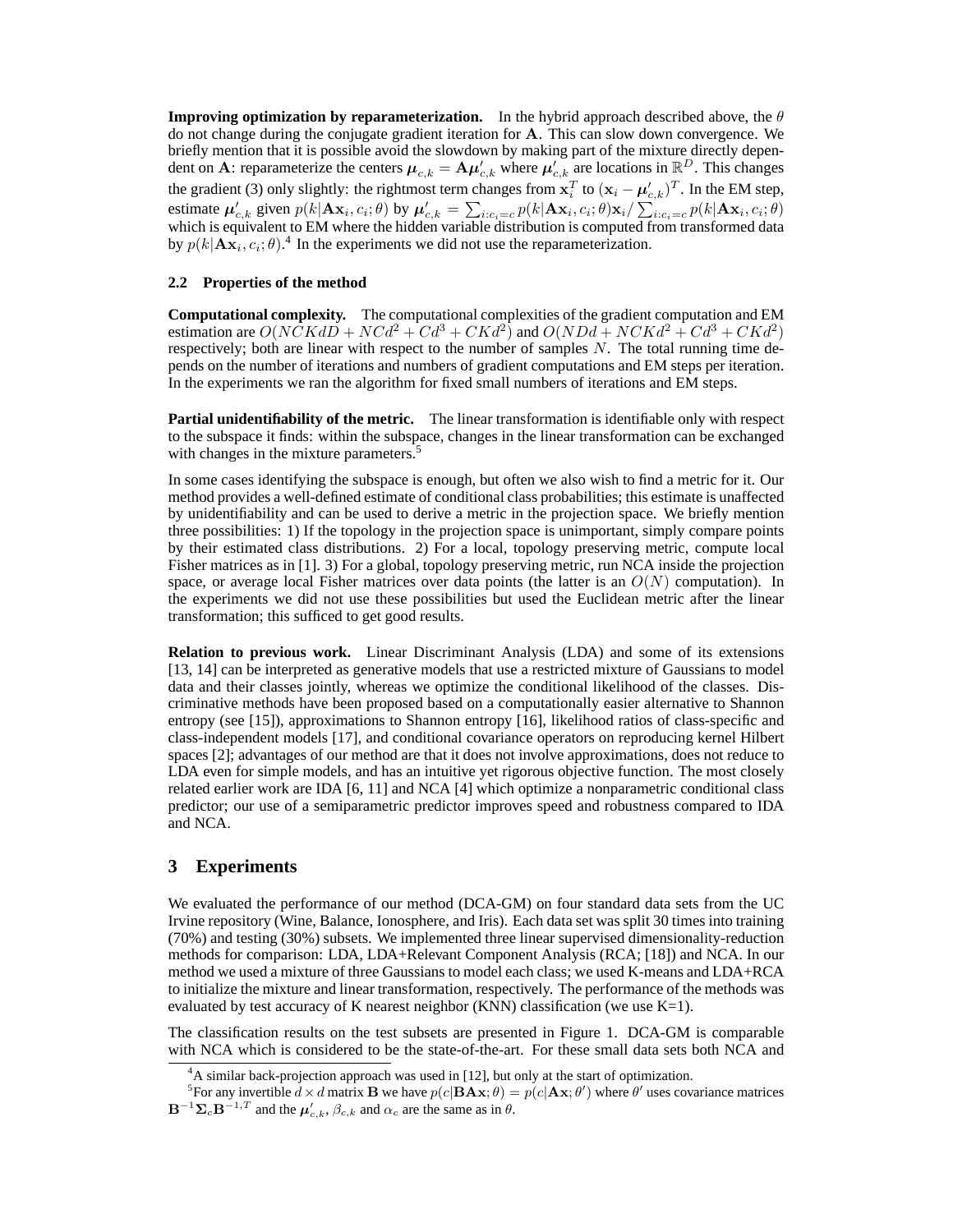DCA-GM run fast and there is no significant difference in their running times; however, as stated in the previous sections, DCA-GM has much smaller computational complexity than NCA. We plan to run larger data sets later to show the difference.



Figure 1: KNN classification accuracy on UCI data sets Wine, Balance (bal), Ionosphere (ion), and Iris. Results are averages of test data results over 30 realizations of splitting each data set into training (70%) and testing (30%) subsets. A linear dimensionality reduction down to  $d = 2$  was applied in all cases.

## **4 Conclusions**

We have presented a fast method for finding subspaces where classes of data can be well discriminated. The method optimizes a well-defined criterion, performance of a semiparametric mixture of Gaussians predictor for the classes. The method has linear complexity with respect to the number of samples and performed as well as the state of the art NCA method on benchmark data sets. Here the method was used in a simple fashion to compare examples, but we also mentioned more advanced approaches for future work.

#### **Acknowledgments**

S. Kaski and J. Peltonen belong to the Adaptive Informatics Research Centre, a national centre of excellence of the Academy of Finland. They were supported by grant 108515, and by University of Helsinki's Research Funds. This work was also supported in part by the IST Programme of the European Community, under the PASCAL Network of Excellence, IST-2002-506778. This publication only reflects the authors views. All rights are reserved because of other commitments.

#### **References**

- [1] Jaakko Peltonen, Arto Klami, and Samuel Kaski. Improved learning of Riemannian metrics for exploratory analysis. *Neural Networks*, 17:1087–1100, 2004.
- [2] Kenji Fukumizu, Francis R. Bach, and Michael I. Jordan. Kernel dimensionality reduction for supervised learning. In Sebastian Thrun, Lawrence Saul, and Bernhard Schlkopf, editors, *Advances in Neural Information Processing Systems 16*. MIT Press, Cambridge, MA, 2004.
- [3] Amir Globerson and Sam Roweis. Metric learning by collapsing classes. In Y. Weiss, B. Schölkopf, and J. Platt, editors, *Advances in Neural Information Processing 18*, pages 451–458. MIT Press, Cambridge, MDA, 2006.
- [4] Jacob Goldberger, Sam Roweis, Geoffrey Hinton, and Ruslan Salakhutdinov. Neighbourhood components analysis. In Lawrence K. Saul, Yair Weiss, and Leon Bottou, editors, ´ *Advances in Neural Information Processing Systems 17*, pages 513–520. MIT Press, Cambridge, MA, 2005.